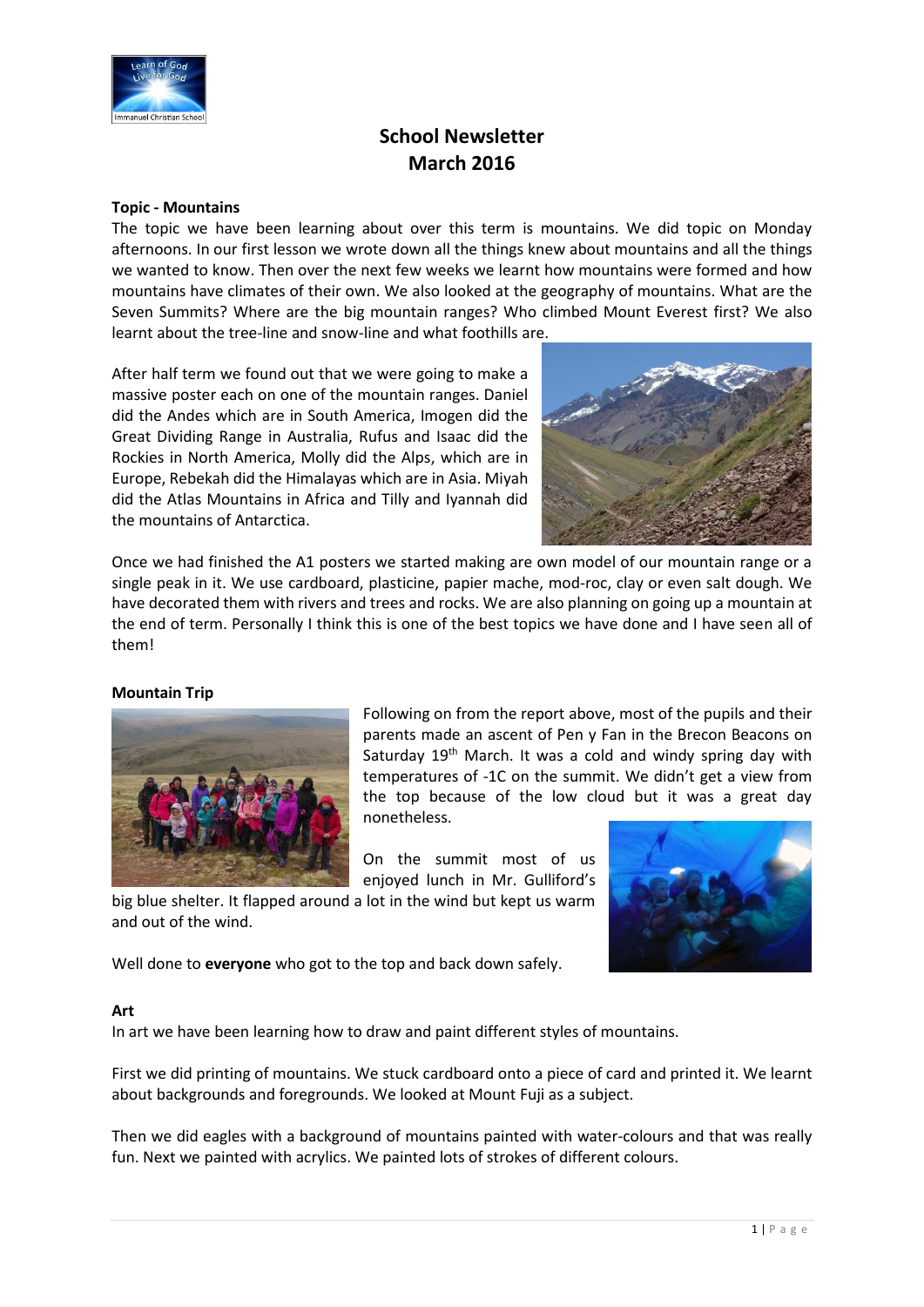

# **Visit to Bristol Hindu Temple**



On the 24<sup>th</sup> February 2016 we went to a Hindu temple in Bristol. We saw pictures of gods. There was a god whose head got chopped off and was replaced by an elephant's head. There was a picture of a lion. There were flower patterns hanging from the roof, bowls of coconuts along the side and food to offer to the gods like oranges or bananas.

The man who showed us around had a spot on his forehead. When we arrived there was a very strong smell of incense.

#### **Sports News**

In school we have been doing a series of sports including cross country, dance, football and netball.

#### Cross Country

In cross country there have been four races.

In the first race everyone was nervous but had a great time. It was cold, wet and muddy but everyone fought hard not to come last. Everyone felt like they were going to collapse.

In the second race the weather wasn't great but we still kept on going.

The third race was nice because the grass had frost on it and it was bouncy so easy to run on.

The last race was postponed because of flooding but when it was rescheduled it was best race of all. But when the date came we all felt very excited because afterward was the parents race. Phillip Malcolm ran the parents race and came  $7<sup>th</sup>$  and Joanna Gulliford came around 30<sup>th</sup>. Surprisingly a man dressed up in a dinosaur costume and ran the race!

#### Dance

On Wednesdays in P.E. we have been making up a dance routine to show the flexi-schoolers who come in on a Friday and the parents. It was quite hard to agree what type of dance moves we were going to choose because everyone had different ideas. We made up most of the routine but the teachers did give us a little bit of help. So far the dance looks really good but we still need to practice some of the moves. (editor's note: This dance was performed to the flexi-schoolers and the staff present on the last day of term – they were suitably impressed).

#### **Football**

On Friday we've been doing football in P.E. We are looking forward to having some friendlies with Emmaus School next term.

#### **World Book Day**



Once again we celebrated World Book Day – an event much anticipated and deliberated over by the children. On the day we had a wonderful collection of books represented and talked about – classics (Little Women), fairy tales (Beauty and the Beast), modern (Funnybones) and old (the Light Princess), serious (Henry V) and hilarious (the Cat in the Hat) and a group entry from the Wizard of Oz. There was also Araminta Spook and Charlotte's Web amongst others.

We all enjoyed sharing stories at the end of the afternoon whilst some of us sipped hot chocolate.